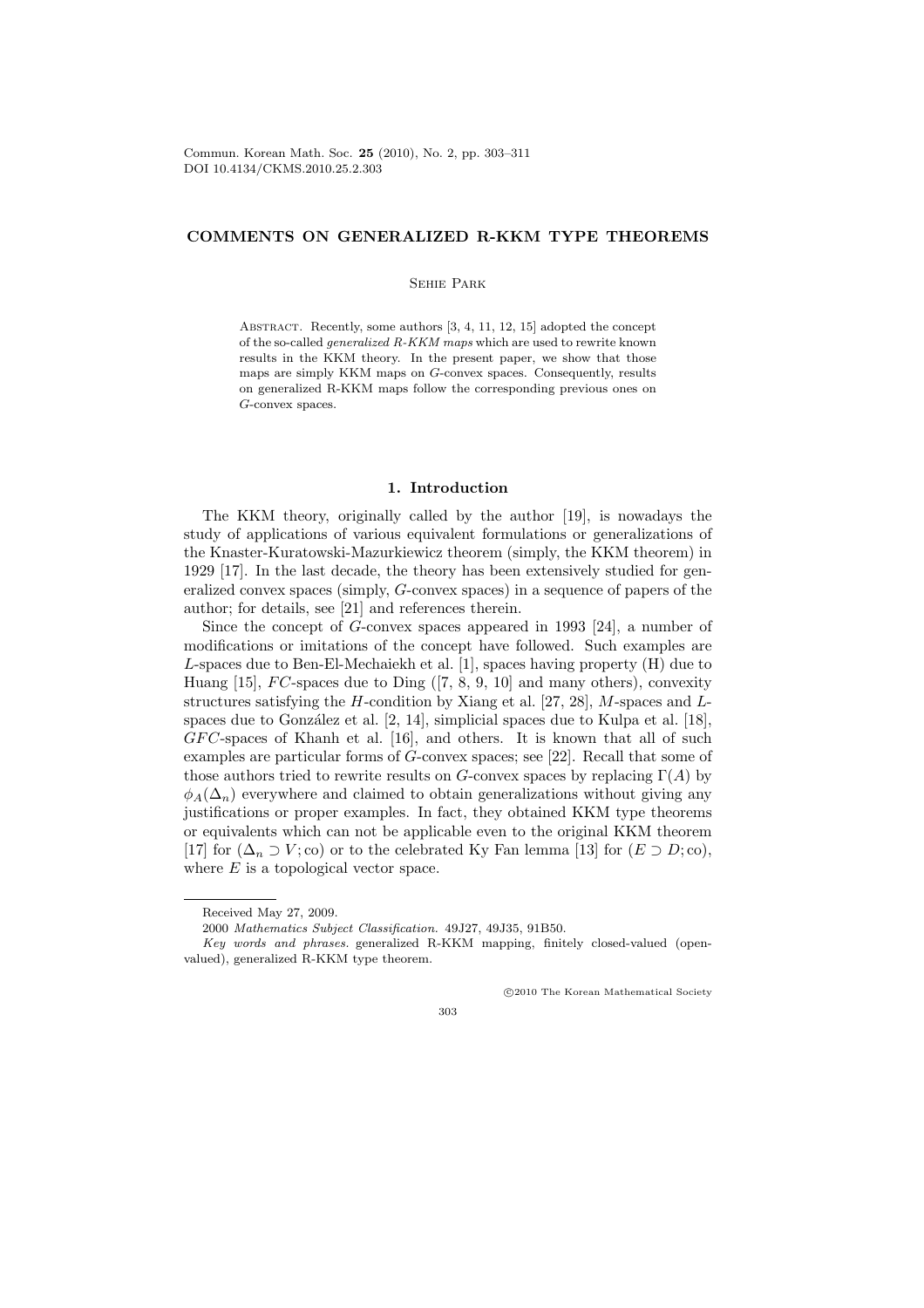#### 304 SEHIE PARK

Recently, there have appeared another authors in [3, 4, 11, 12, 15] who adopted the concept of the so-called generalized R-KKM maps which were used to rewrite known results in the KKM theory. In the present paper, we show that those maps are simply KKM maps on G-convex spaces and should be destroyed in order to preserve the elegancy of the G-convex space theory. Consequently, results on generalized R-KKM maps follow the corresponding previous ones on G-convex spaces.

Section 2 deals with definitions and examples of G-convex spaces. Moreover, spaces having a family  $\{\phi_A\}_{A\in\langle D\rangle}$  or simply  $\phi_A$ -spaces  $(X, D; {\phi_A\}_{A\in\langle D\rangle})$  are shown to be G-convex spaces. In Section 3, it is proved that two types of the so-called generalized relatively KKM (R-KKM) maps are simply KKM maps on G-convex spaces. Finally, Section 4 deals with Ding's generalized R-KKM type theorems, which are shown to be simple consequences of the corresponding ones in the G-convex space theory. Further some related matters are discussed.

The essential aim of this paper is to prevent unnecessary efforts to repeat trivial imitations of G-convex spaces and the KKM type theorems on them.

## 2. Generalized convex spaces

In this section, we follow mainly [21, 22] and references therein.

**Definition.** A generalized convex space or a G-convex space  $(E, D; \Gamma)$  consists of a topological space E and a nonempty set D such that for each  $A \in \langle D \rangle$  with the cardinality  $|A| = n + 1$ , there exist a subset  $\Gamma(A)$  of E and a continuous function  $\phi_A : \Delta_n \to \Gamma(A)$  such that  $J \in \langle A \rangle$  implies  $\phi_A(\Delta_J) \subset \Gamma(J)$ .

Here,  $\langle D \rangle$  denotes the set of all nonempty finite subsets of D,  $\Delta_n$  the standard n-simplex with vertices  $\{e_i\}_{i=0}^n$ , and  $\Delta_J$  the face of  $\Delta_n$  corresponding to  $J \in \langle A \rangle$ ; that is, if  $A = \{a_0, a_1, \ldots, a_n\}$  and  $J = \{a_{i_0}, a_{i_1}, \ldots, a_{i_k}\} \subset A$ , then  $\Delta_J := \text{co}\{e_{i_0}, e_{i_1}, \ldots, e_{i_k}\}.$  We may write  $\Gamma_A := \Gamma(A)$ . When  $D \subset E$ , the space is denoted by  $(E \supset D; \Gamma)$ . In case  $E = D$ , let  $(E; \Gamma) := (E, E; \Gamma)$ .

Example. The following are typical examples of G-convex spaces [21, 22]:

- 1. Any nonempty convex subset of a topological vector space.
- 2. Convex space in the sense of Lassonde.
- 3. C-spaces (or H-spaces) due to Horvath.
- 4. L-spaces due to Ben-El-Mechaiekh et al. [1].

We add particular subclasses or variants of G-convex spaces as follows:

**Definition.** A space X having a family  $\{\phi_A\}_{A\in\{D\}}$  or simply a  $\phi_A$ -space

$$
(X, D; \{\phi_A\}_{A \in \langle D \rangle})
$$

consists of a topological space  $X$ , a nonempty set  $D$ , and a family of continuous functions  $\phi_A : \Delta_n \to X$  (that is, singular *n*-simplexes) for  $A \in \langle D \rangle$  with the cardinality  $|A| = n + 1$ .

**Proposition 2.1.** A  $\phi_A$ -space  $(X, D; {\phi_A}_{A\in\langle D \rangle})$  can be made into a G-convex space  $(X, D; \Gamma)$ .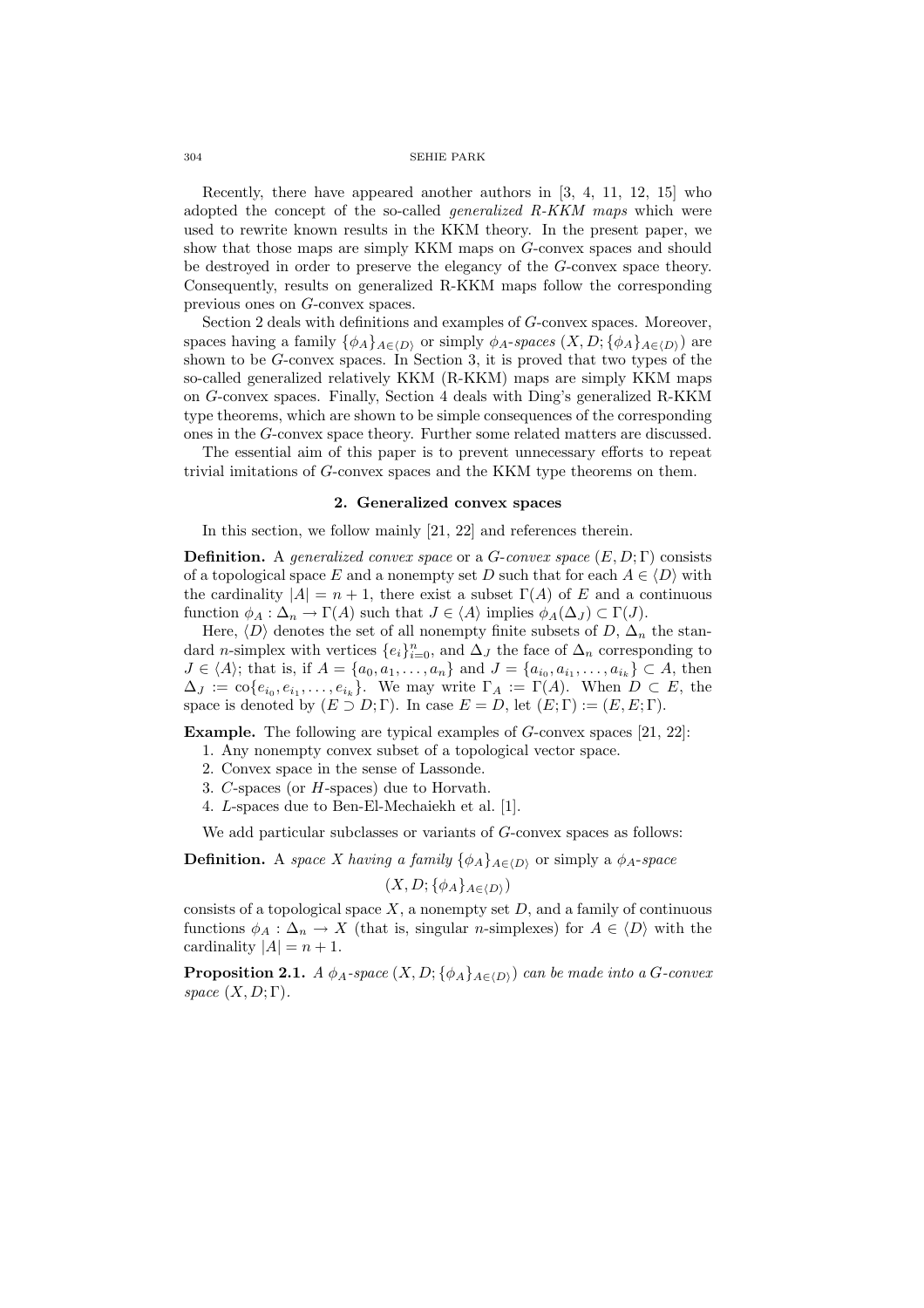Proof. This can be done at least in three ways.

(1) For each  $A \in \langle D \rangle$ , by putting  $\Gamma_A := X$ , we obtain a trivial G-convex space  $(X, D; \Gamma)$ .

(2) Let  $\{\Gamma^{\alpha}\}_\alpha$  be the family of maps  $\Gamma^{\alpha}$  :  $\langle D \rangle \to X$  giving a G-convex space  $(X, D; \Gamma^{\alpha})$ . Note that, by (1), this family is not empty. Then, for each  $\alpha$  and each  $A \in \langle D \rangle$  with  $|A| = n + 1$ , we have

$$
\phi_A(\Delta_n) \subset \Gamma_A^{\alpha}
$$
 and  $\phi_A(\Delta_J) \subset \Gamma_J^{\alpha}$  for  $J \subset A$ .

Let  $\Gamma := \bigcap_{\alpha} \Gamma^{\alpha}$ , that is,  $\Gamma_A = \bigcap_{\alpha} \Gamma^{\alpha}$ . Then

$$
\phi_A(\Delta_n) \subset \Gamma_A
$$
 and  $\phi_A(\Delta_J) \subset \Gamma_J$  for  $J \subset A$ .

Therefore,  $(X, D; \Gamma)$  is a G-convex space.

(3) Let  $N \in \langle D \rangle$  with  $|N| = n + 1$ . For each  $M \in \langle D \rangle$  with  $N \subset M$ ,  $M = \{a_0, \ldots, a_m\}$  and  $N = \{a_{i_0}, \ldots, a_{i_n}\}\$ , there exists a subset  $\phi_M(\Delta_n^M)$  of X such that  $\Delta_n^M := \text{co}\{e_{i_j} \mid j = 0, \ldots, n\} \subset \Delta_m$ . Now let

$$
\Gamma_N = \Gamma(N) := \bigcup_{M \supset N} \phi_M(\Delta_n^M).
$$

Then  $\Gamma : \langle D \rangle \longrightarrow X$  is well-defined and  $(X, D; \Gamma)$  becomes a G-convex space: For each  $A \in \langle D \rangle$  with  $|A| = n + 1$ , there exists a continuous map  $\phi_A : \Delta_n \to \Gamma(A)$ such that  $J \in \langle A \rangle$  implies  $\phi_A(\Delta_J) \subset \Gamma(J)$ .

Therefore, G-convex spaces and  $\phi_A$ -spaces are essentially the same.

**Example.** The following are typical examples of  $\phi_A$ -spaces:

- 1. Topological spaces having property (H) [15].
- 2.  $FC$ -spaces due to Ding [7, 8, 9, 10].
- 3. Convexity structures satisfying the H-condition by Xiang et al. [27, 28].
- 4. M-spaces and L-spaces due to González et al.  $[2, 14]$ .
- 5. Simplicial spaces due to Kulpa et al. [18].

6. Recently,  $\phi_A$ -spaces are called *generalized finitely continuous spaces* (simply, GFC-spaces) by Khanh et al. [16].

Some authors obtained KKM type theorems or equivalents which can not be applicable even to the original KKM theorem [17] for  $(\Delta_n \supset V; \text{co})$ , where V is the set of vertices of  $\Delta_n$  and co is the convex hull operation in vector spaces, or to the celebrated Ky Fan lemma [13] for  $(E \supset D; \text{co})$ , where E is a topological vector space.

#### 3. Generalized R-KKM maps

For a G-convex space  $(X, D; \Gamma)$ , a multimap  $F: D \to X$  is called a KKM map if  $\Gamma_A \subset F(A)$  for each  $A \in \langle D \rangle$ .

Recently, there have appeared authors of [3, 4, 11, 12, 15, 16] and others who tried to rewrite our works on G-convex spaces by replacing  $\Gamma(A)$  by  $\phi_A(\Delta_n)$ everywhere and claimed to obtain generalizations without giving any justifications or proper examples.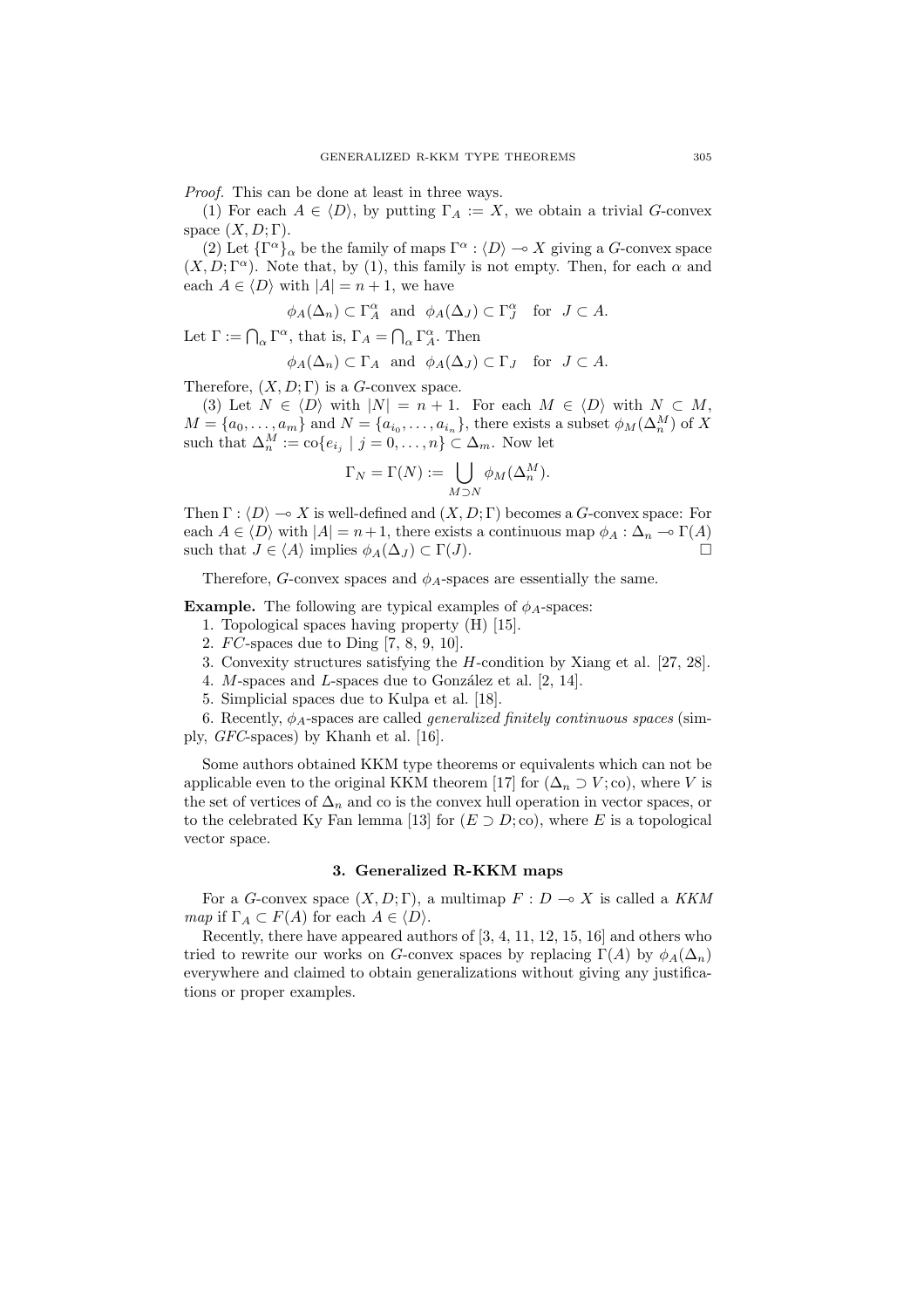### 306 SEHIE PARK

In 2003, the following appeared:

**Definition** ([3]). Let X be a nonempty set and Y be a topological space.  $T : X \longrightarrow 2^Y$  is said to be generalized relatively KKM (R-KKM) mapping if for any  $N = \{x_0, x_1, \ldots, x_n\} \in \langle X \rangle$ , there exists a continuous mapping  $\phi_N : \Delta_n \to Y$  such that, for each  $e_{i_0}, e_{i_1}, \ldots, e_{i_k},$ 

$$
\phi_N(\Delta_k) \subset \bigcup_{j=0}^k Tx_{i_j},
$$

where  $\Delta_k$  is the k-face of  $\Delta_n$  with vertices  $e_{i_0}, e_{i_1}, \ldots, e_{i_k}$ .

The authors of [3] claimed that their definition unifies and extends a lot of similar definitions due to other authors, and that, applying their key result, they obtained new theorems which unify and extend many known results in recent literature. However, theirs are all disguised forms of known results and their applicability is doubtful; see [23].

In 2005, the authors of [12] obtained a necessary and sufficient condition for the open-valued KKM theorem and some of its routine consequences parallel to the corresponding ones in [3].

In the same year, in [15], its author followed the method in [3]. First of all, we note that, in these three papers [3, 12, 15], their authors concerned with maps having compactly closed (resp., open) values and peculiar closures ccl and interior cint. These are not practical, not general, and can be immediately replaced by ordinary ones by switching the relevant topology to its compactly generated extension; see [20].

In [15], a topological space Y is said to have property (H) if, for each  $N =$  $\{y_0, \ldots, y_n\} \in \langle Y \rangle$ , there exists a continuous mapping  $\varphi_N : \Delta_n \to Y$ . Then the following is introduced:

**Definition** ([15]). Let X be a nonempty set and Y be a topological space with property (H).  $T: X \to 2^Y$  is said to be a *generalized R-KKM mapping* if for each  $\{x_0, \ldots, x_n\} \in \langle X \rangle$ , there exists  $N = \{y_0, \ldots, y_n\} \in \langle Y \rangle$  such that

$$
\varphi_N(\Delta_k) \subset \bigcup_{j=0}^k Tx_{i_j}
$$

for all  $\{i_0, \ldots, i_k\} \subset \{0, \ldots, n\}.$ 

Adopting those concepts, in [15], the author obtained some known results or their modifications in the G-convex space theory in which we supplied already a large number of examples of such spaces [7]. It is noteworthy that the authors of [3, 4, 11, 12, 15] claimed to obtain generalizations of known results without giving any justifications or any single proper example.

**Proposition 3.1.** Let  $X$  be a nonempty set and  $Y$  be a topological space with property (H). A generalized R-KKM map  $T : X \to 2^Y$  is simply a KKM map for a G-convex space  $(Y, X; \Gamma)$ .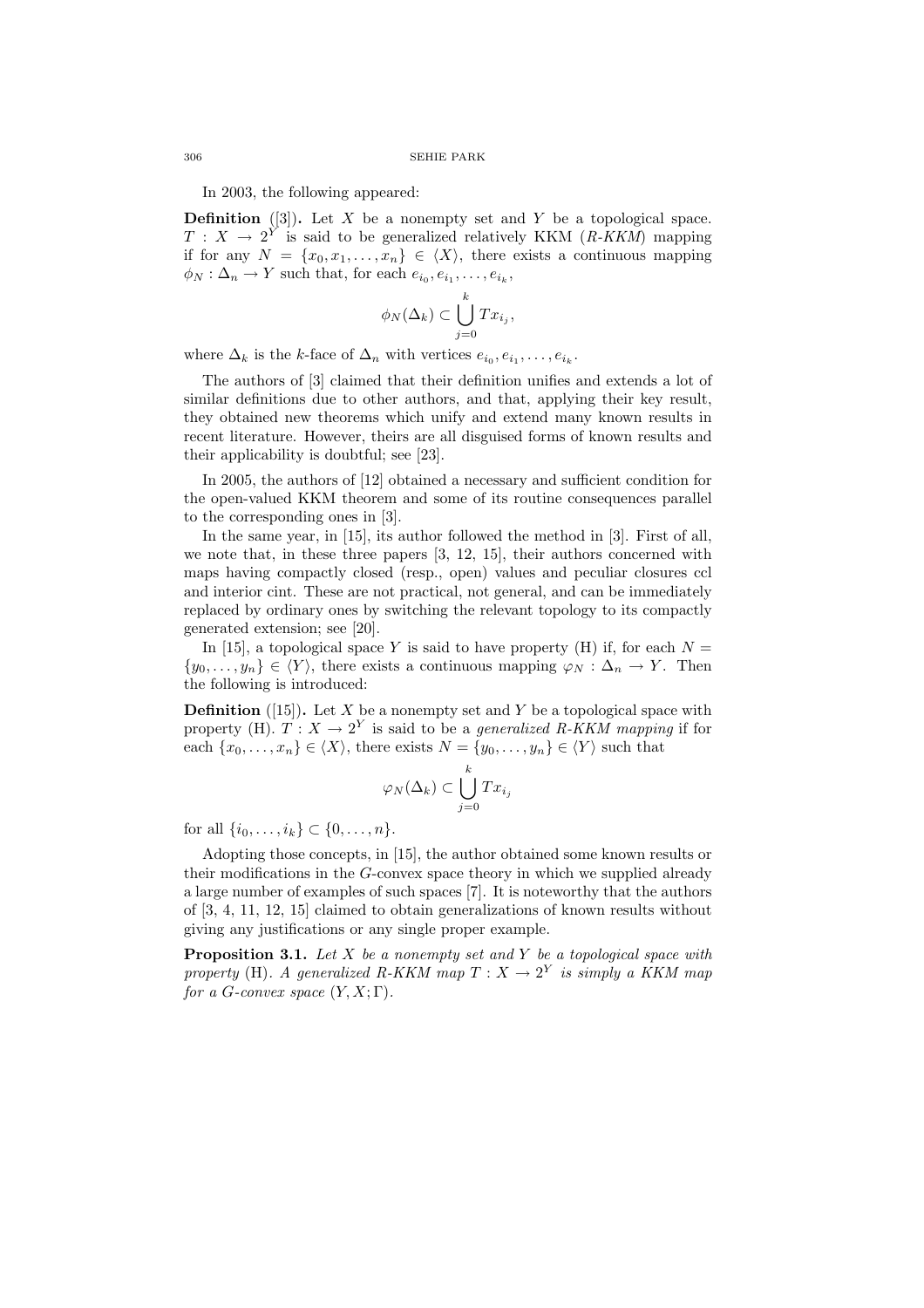*Proof.* In fact, let  $A \in \langle X \rangle$  with  $|A| = n + 1$ . Then there corresponds an  $N \in \langle Y \rangle$  with  $|N| = n + 1$ . Define  $\Gamma : \langle X \rangle \to Y$  by  $\Gamma_A := T(A)$  for each  $A \in \langle X \rangle$ . Then  $(Y, X; \Gamma)$  becomes a G-convex space. In fact, for each A with  $|A| = n + 1$ , we have a continuous function  $\phi_A := \varphi_N : \Delta_n \to T(A) =: \Gamma(A)$ such that  $J \in \langle A \rangle$  implies  $\phi_A(\Delta_J) \subset T(J) =: \Gamma(J)$ . Moreover, note that  $\Gamma_A \subset T(A)$  for each  $A \in \langle X \rangle$  and hence  $T : X \to Y$  is a KKM map on a G-convex space  $(Y, X; \Gamma)$ .

In a recent work [11], its author adopted the definition of a generalized R-KKM map as in [3]. Then we have the following:

**Proposition 3.2.** Let  $X$  be a nonempty set and  $Y$  be a topological space as in [28]. A generalized R-KKM map  $T : X \to 2^Y$  is simply a KKM map for a  $G\text{-}convex space (Y, X; \Gamma).$ 

The author of [11] claimed as follows: "The above class of generalized R-KKM mappings includes those classes of KKM mappings, H-KKM mappings, G-KKM mappings, generalized G-KKM mappings, generalized S-KKM mappings, GLKKM mappings and GMKKM mappings defined in topological vector spaces, H-spaces, G-convex spaces, G-H-spaces, L-convex spaces and hyperconvex metric spaces, respectively, as true subclasses." This is inexact.

In view of this claim and Proposition 3.2, so many variants of KKM type theorems in  $[3, 4, 11, 12, 15]$  can be reduced to the ones in our  $G$ -convex space theory. We should recognize that, in the KKM theory on G-convex spaces, every argument is related to the finite intersection property of functional values of KKM maps having closed (resp., open) values, in other words, related to some  $N \in \langle D \rangle$  in  $(X, D; \Gamma)$ .

## 4. Ding's generalized R-KKM type theorems

The following KKM theorem for G-convex spaces is known and its proof is just simple modification of the one in [20, 25]:

**Theorem 4.1.** Let  $(X, D; \Gamma)$  be a G-convex space and  $F: D \to X$  a multimap such that

(1.1) F has closed (resp., open) values; and

 $(1.2)$  F is a KKM map.

Then  ${F(z)}_{z\in D}$  has the finite intersection property (More precisely, for each  $N \in \langle D \rangle$  with  $|N| = n + 1$ , we have  $\phi_N(\Delta_n) \cap \bigcap_{z \in N} F(z) \neq \emptyset$ .

Further, if

(1.3)  $\bigcap_{z \in M} \overline{F(z)}$  is compact for some  $M \in \langle D \rangle$ ,<br>then we have  $\bigcap_{z \in D} \overline{F(z)} \neq \emptyset$ .

*Proof.* Let  $N = \{z_0, z_1, \ldots, z_n\}$ . Since F is a KKM map, for each vertex  $e_i$  of  $\Delta_n$ , we have  $\phi_N(e_i) \in F(z_i)$  for  $0 \leq i \leq n$ . Then  $e_i \mapsto \phi_N^{-1}F(z_i)$  is a closed  $\sum_{i=1}^{\infty} n_i$ , we have  $\varphi_N(e_i) \in \Gamma(z_i)$  for  $0 \leq i \leq n$ . Then  $e_i \mapsto \varphi_N \cap (z_i)$  is a closed (resp., open) valued map such that  $\Delta_k = \text{co}\{e_{i_0}, e_{i_1}, \ldots, e_{i_k}\} \subset \bigcup_{j=0}^k \varphi_N^{-1} F(z_{i_j})$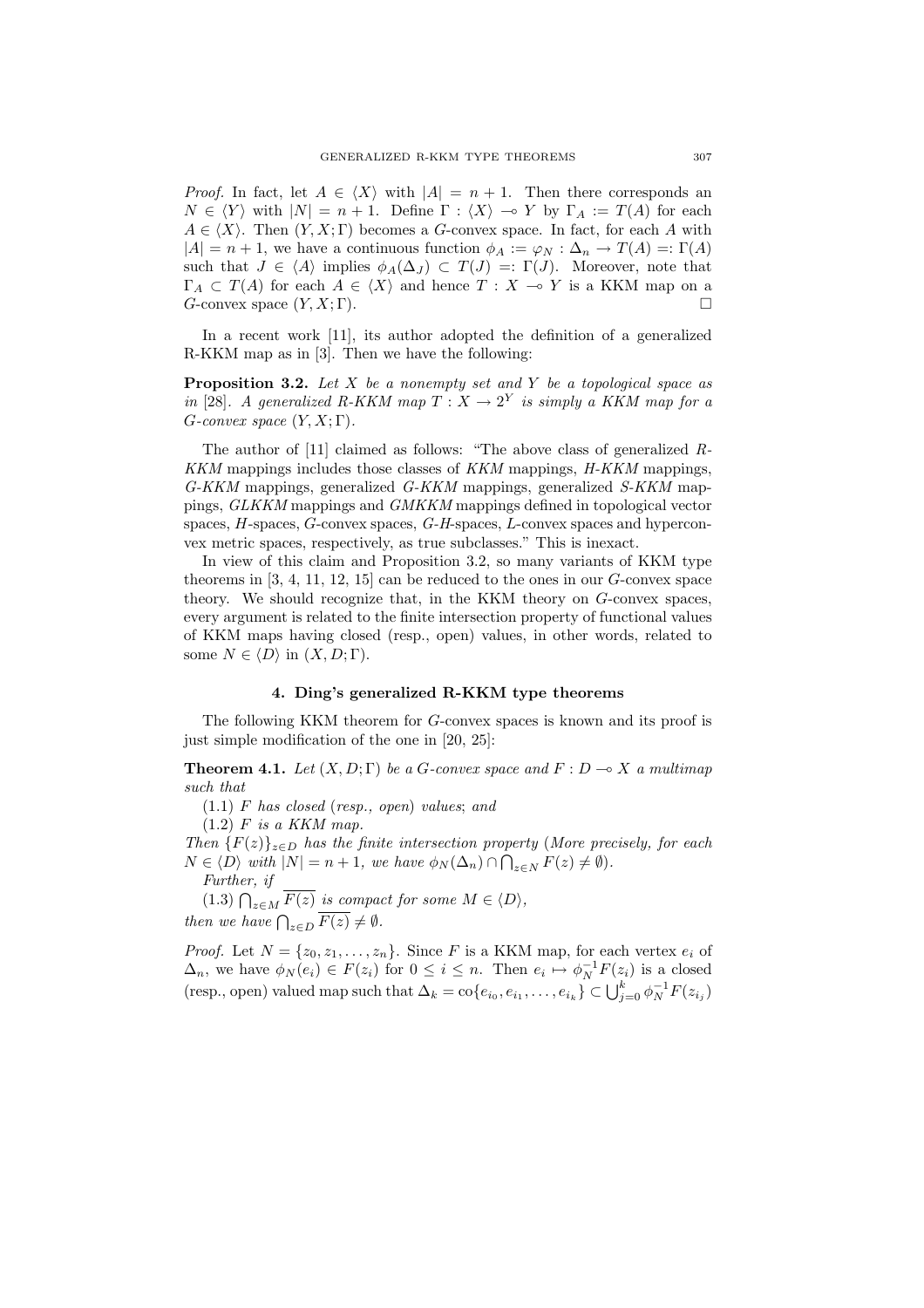for each face  $\Delta_k$  of  $\Delta_n$ . Therefore, by the original KKM theorem and its 'open' version,  $\Delta_n \supset \bigcap_{i=0}^n \phi_N^{-1} F(z_i) \neq \emptyset$  and hence  $\phi_N(\Delta_n) \cap (\bigcap_{z \in N} F(z)) \neq \emptyset$ . The second conclusion is clear.  $\Box$ 

Note that Theorem 4.1 generalizes the original KKM theorem [17] and the Ky Fan lemma [13]. But they are all equivalent.

During a quite long period, peoples used to adopt compactly closed (resp., open) values in Theorem 4.1 instead of closed (resp., open) values. Especially, in many of Ding's papers ([8, 9] for example), he used the compact closure and the *compact interior* of A, denoted by  $\text{ccl}(A)$  and  $\text{cint}(A)$ . This misguided many followers. In our previous work [20], we suggested to destroy such inadequate terminology by replacing the original topology by its compactly generated extension.

Now, in [11], Ding uses finitely closed (resp., open) values in [11, Theorems and Corollaries in Section 3] as follows:

**Definition** ([11]). Let  $X$  be a nonempty set and  $Y$  be a topological space. A generalized R-KKM mapping  $G: X \to 2^Y$  is said to be *finitely* closed-valued (resp., open-valued) if for each  $N = \{x_0, \ldots, x_n\} \in \langle X \rangle$  and each  $x \in N$ ,  $\varphi_N(\Delta_n) \cap G(x)$  is closed (resp., open) in  $\varphi_N(\Delta_n)$ ,  $\varphi_N : \Delta_n \to Y$  is the map in Definition of generalized R-KKM mapping.

Note that the proof of Theorem 4.1 works even if  $F$  has finitely closed (resp., open) values. Therefore, from Theorem 4.1, we readily have the following in [11]:

**Theorem 3.1** ([11]). Let X be a nonempty set, Y be a topological space and  $G: X \to 2^Y$  be a generalized R-KKM mapping with nonempty finitely closed values. Then for each  $N = \{x_0, x_1, \ldots, x_n\} \in \langle X \rangle$ ,  $\varphi_N(\Delta_n) \cap (\bigcap_{i=0}^n G(x_i)) \neq \emptyset$ , where  $\varphi_N : \Delta_n \to Y$  is the map in Definition of generalized R-KKM mapping.

**Theorem 3.2** ([11]). Let X be a nonempty set, Y be a topological space and  $G: X \to 2^Y$  be a generalized R-KKM mapping with nonempty finitely open<br>webset Then for each  $N = \begin{pmatrix} \infty & \infty & \infty \\ \infty & \infty & \infty \end{pmatrix}$  (A)  $\odot$  (O<sup>n</sup>  $G(\alpha)$ ) (A) values. Then for each  $N = \{x_0, x_1, \ldots, x_n\} \in \langle X \rangle$ ,  $\varphi_N(\Delta_n) \cap (\bigcap_{i=0}^n G(x_i)) \neq \emptyset$ , where  $\varphi_N : \Delta_n \to Y$  is the map in Definition of generalized R-KKM mapping.

These generalize nothing and are not practical (in fact, they are not used in [11, Theorems and Corollaries in Section 4]). Precisely, the finitely generated extension of the original topology of  $Y$  is the smallest (coarsest) topology of Y containing all finitely closed (resp., open) subsets. If we replace the original topology of Y by its finitely generated extension, all finitely closed (resp., open) subsets becomes simply closed (resp., open) subsets in the new topology; see [25].

Another Proofs of [11, Theorems 3.1 and 3.2]. As in Propositions 3.1 and 3.2, we have a G-convex space  $(Y, X; \Gamma)$  with  $\Gamma_A := T(A)$  for each  $A \in \langle X \rangle$ . Now replace the topology of  $Y$  by its finitely generated extension. Then the conclusion follows immediately from Theorem 4.1.  $\Box$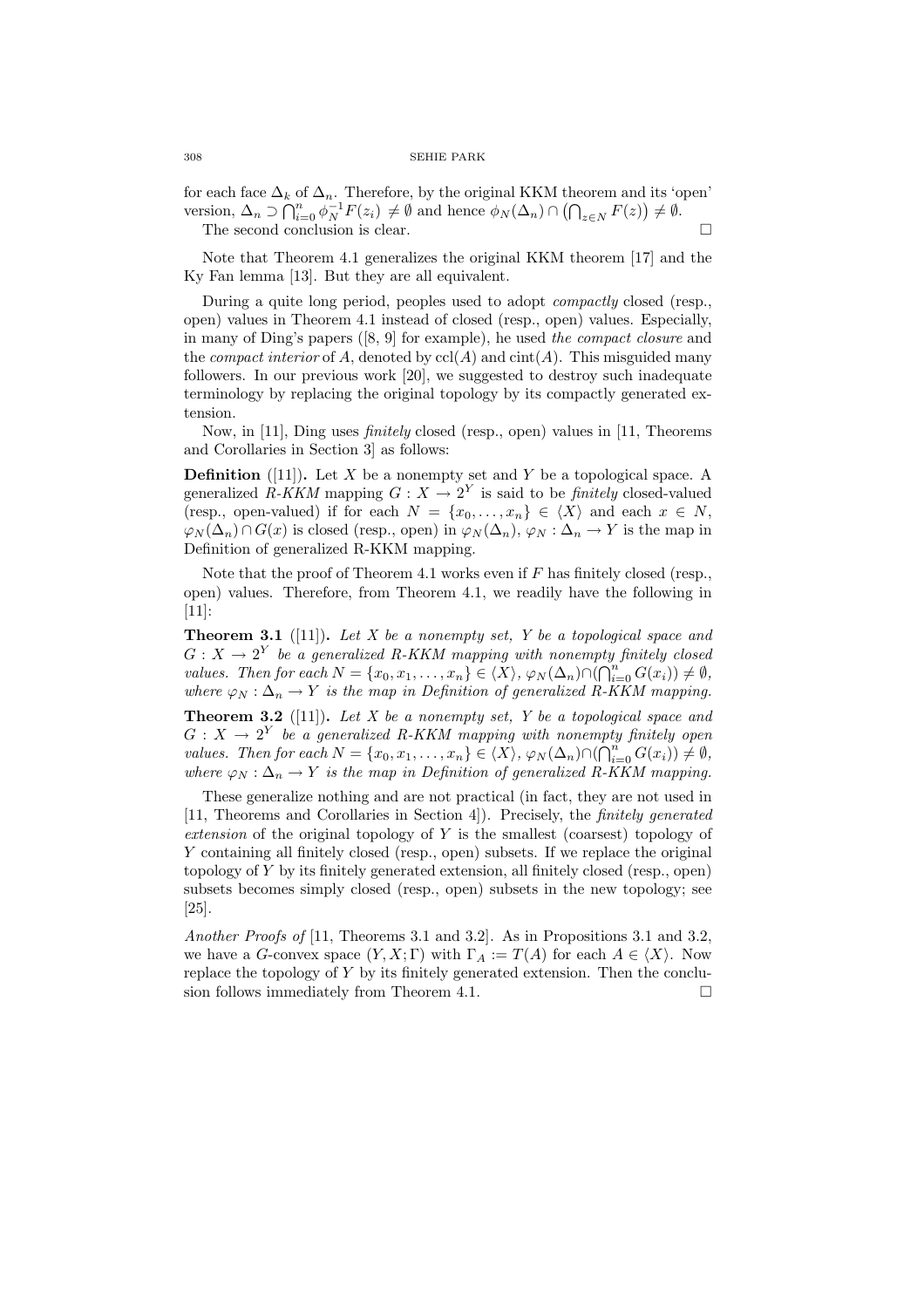Therefore, Ding's generalized R-KKM type theorems are simple consequences of the corresponding ones in the G-convex space theory.

For a multimap  $F : D \to X$ , we define a multimap  $\overline{F} : D \to X$  by  $\overline{F}(z) :=$  $\overline{F(z)}$  for all  $z \in D$ , where  $\overline{\phantom{a}}$  denotes the closure operator.

From the closed version of Theorem 4.1, we can deduce the following equivalent formulation:

**Theorem 4.2.** Let  $(X, D; \Gamma)$  be a G-convex space and  $F: D \to X$  a map such that

- (2.1)  $\bigcap_{z\in D} \overline{F(z)} = \bigcap_{z\in D} F(z)$  (*F* is transfer closed-valued);
- $(2.2)$   $\overline{F}$  is a KKM map; and

(2.2)  $\Gamma$  is a KKM map, and<br>(2.3)  $\bigcap_{z \in M} \overline{F(z)}$  is compact for some  $M \in \langle D \rangle$ .

Then we have  $\bigcap_{z \in D} F(z) \neq \emptyset$ .

*Proof.* The map  $\overline{F}$ :  $D \to X$  is a KKM map with closed values. Hence, by *Theorem 4.1*, we have  $\bigcap_{z \in D} \overline{F(z)} \neq \emptyset$ . Then, by (2.1), we have  $\bigcap_{z \in D} F(z) =$  $\bigcap_{z\in D} \overline{F(z)} \neq \emptyset.$ 

Recall that Theorem 4.2 originates from Tian [26, Theorem 2]. Note that, if  $F$  is closed-valued, then  $(2.1)$  holds, but not conversely, and that Theorem 4.2 reduces to Theorem 4.1 if  $F$  has closed values. This is why peoples regard Theorem 4.2 generalize Theorem 4.1. However, as we have seen in the proof of Theorem 4.2, Theorems 4.1 (the closed case) and 4.2 are equivalent. Therefore, now is the proper time to discard the "transfer" cases from the KKM theory.

We consider another KKM type theorem in [11]:

**Theorem 4.3** ([11]). Let X be a nonempty set, Y be a topological space and  $G: X \to 2^Y$  be a generalized R-KKM mapping with nonempty finitely closed values such that

(i) cl<sub>Y</sub>( $\cap_{x\in A}G(x)$ ) is compact for some  $A\in \langle X\rangle$ ;

(ii) for each  $N = \{x_0, x_1, \ldots, x_n\} \in \langle X \rangle$  with  $A \subset N$ ,

$$
(\mathrm{cl}_Y(\bigcap_{x\in N} G(x)))\cap \varphi_N(\Delta_n)=(\bigcap_{x\in N} G(x))\cap \varphi_N(\Delta_n),
$$

where  $\varphi_N : \Delta_n \to Y$  is the map in Definition of generalized R-KKM mapping. where  $\varphi_N : \Delta_n \to Y$  is<br>Then  $\bigcap_{x \in X} G(x) \neq \emptyset$ .

This can be restated by eliminating the artificial concept of generalized R-KKM map as follows:

**Theorem 4.4.** Let  $(Y, X; \Gamma)$  be a G-convex space and  $G: X \to Y$  a KKM map with finitely closed values such that

(i) cl<sub>Y</sub>( $\cap_{x\in A}G(x)$ ) is compact for some  $A\in\langle X\rangle;$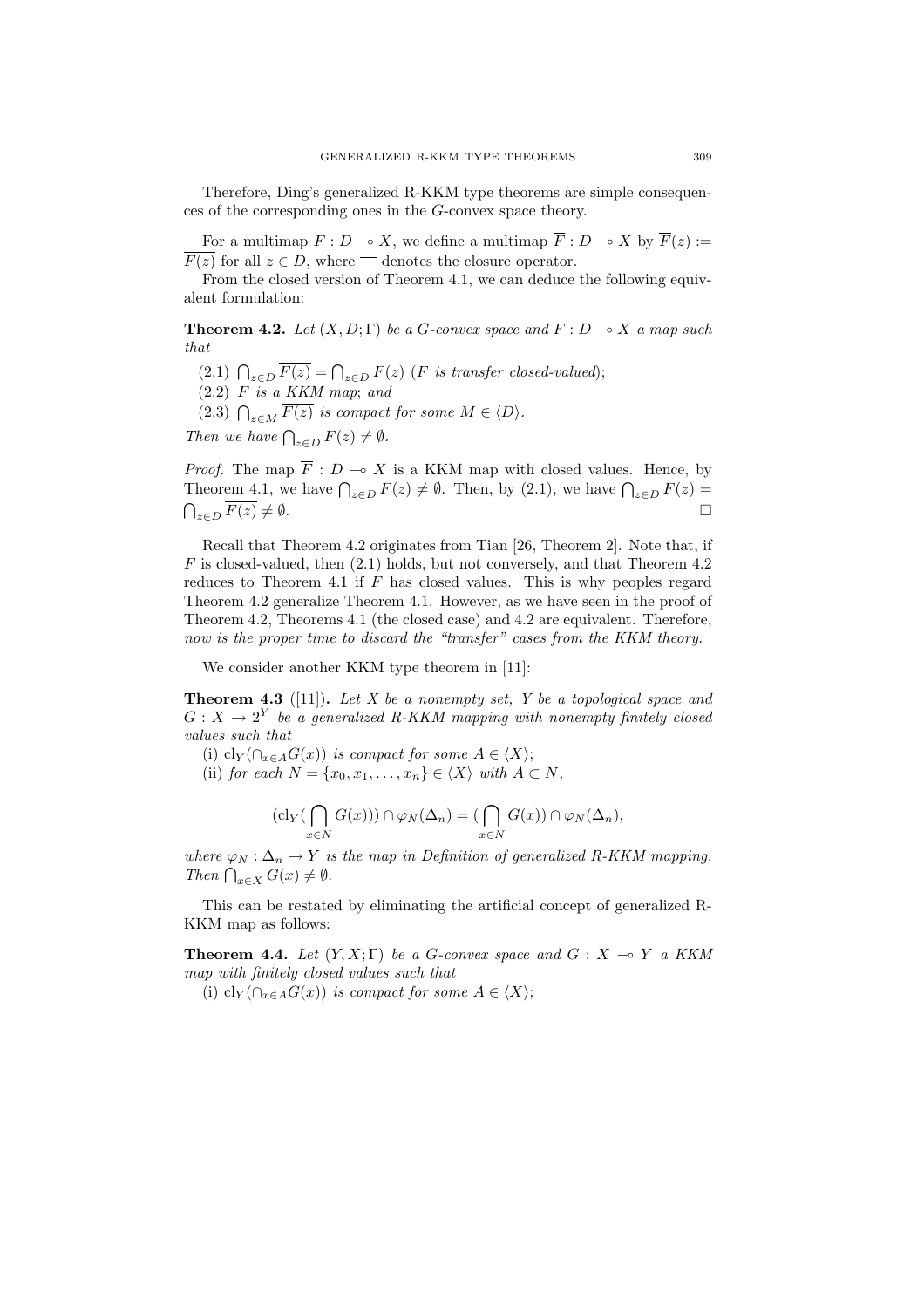#### 310 SEHIE PARK

(ii) for each 
$$
N = \{x_0, x_1, \ldots, x_n\} \in \langle X \rangle
$$
 with  $A \subset N$ ,

$$
(\mathrm{cl}_Y(\bigcap_{x\in N} G(x)))\cap \varphi_N(\Delta_n)=(\bigcap_{x\in N} G(x))\cap \varphi_N(\Delta_n),
$$

where  $\phi_N : \Delta_n \to Y$  is the map in Definition of G-convex space. where  $\varphi_N : \Delta_n \to Y$  is<br>Then  $\bigcap_{x \in X} G(x) \neq \emptyset$ .

Similarly, other results in [11] can be stated without using artificial terminology and impractical assumptions.

Finally, we believe that reputed journals should clarify any incorrect statements in their publications. But some reviewers and editors help to hide such things by rejecting critical papers to them.

#### References

- [1] H. Ben-El-Mechaiekh, S. Chebbi, M. Florenzano, and J.-V. Llinares, Abstract convexity and fixed points, J. Math. Anal. Appl. 222 (1998), no. 1, 138–150.
- [2] G. L. Cain, Jr. and L. González, The Knaster-Kuratowski-Mazurkiewicz theorem and abstract convexities, J. Math. Anal. Appl. 338 (2008), no. 1, 563–571.
- [3] L. Deng and X. Xia, *Generalized R-KKM theorems in topological space and their appli*cations, J. Math. Anal. Appl. 285 (2003), no. 2, 679–690.
- [4] L. Deng and M. G. Yang, *Coincidence theorems with applications to minimax inequali*ties, section theorem, best approximation and multiobjective games in topological spaces, Acta Math. Sin. (Engl. Ser.) 22 (2006), no. 6, 1809–1818.
- [5] X. P. Ding, New H-KKM theorems and their applications to geometric property, coincidence theorems, minimax inequality and maximal elements, Indian J. Pure Appl. Math. 26 (1995), no. 1, 1–19.
- [6] , Abstract variational inequalities in topological spaces, Sichuan Shifan Daxue Xuebao Ziran Kexue Ban 22 (1999), no. 1, 29–36.
- [7] \_\_\_\_\_, Maximal element theorems in product FC-spaces and generalized games, J. Math. Anal. Appl. 305 (2005), no. 1, 29–42.
- [8]  $\_\_\_\_\_\$ . Genralized KKM type theorems in FC-spaces with applications, I. J. Global Optim. 36 (2006), no. 4, 581–596.
- $[9]$  , System of generalized vector quasi-equilibrium problems in locally FC-spaces, Acta Math. Sin. (Engl. Ser.) 22 (2006), no. 5, 1529–1538.
- [10]  $\_\_\_\_\$ , Continuous selection, collectively fixed points and system of coincidence theorems in product topological spaces, Acta Math. Sin. (Engl. Ser.) 22 (2006), no. 6, 1629–1638.
- [11] \_\_\_\_\_\_, New generalized R-KKM type theorems in general topological spaces and applications, Acta Math. Sin. (Engl. Ser.) 23 (2007), no. 10, 1869–1880.
- [12] X. P. Ding, Y. C. Liou, and J. C. Yao, *Generalized R-KKM type theorems in topological* spaces with applications, Appl. Math. Lett. 18 (2005), no. 12, 1345–1350.
- [13] K. Fan, A generalization of Tychonoff 's fixed point theorem, Math. Ann. 142 (1960/1961), 305–310.
- [14] L. Gonzáles, S. Kilmer, and J. Rebaza, From a KKM theorem to Nash equilibria in L-spaces, Topology Appl. 155 (2007), no. 3, 165–170.
- [15] J. Huang, The matching theorems and coincidence theorems for generalized R-KKM mapping in topological spaces, J. Math. Anal. Appl. **312** (2005), no. 1, 374–382.
- [16] P. Q. Khanh, N. H. Quan, and J. C. Yao, Generalized KKM-type theorems in GFCspaces and applications, Nonlinear Anal. 71 (2009), no. 3-4, 1227–1234; doi:10.1016/j.na. 2008.11.055.